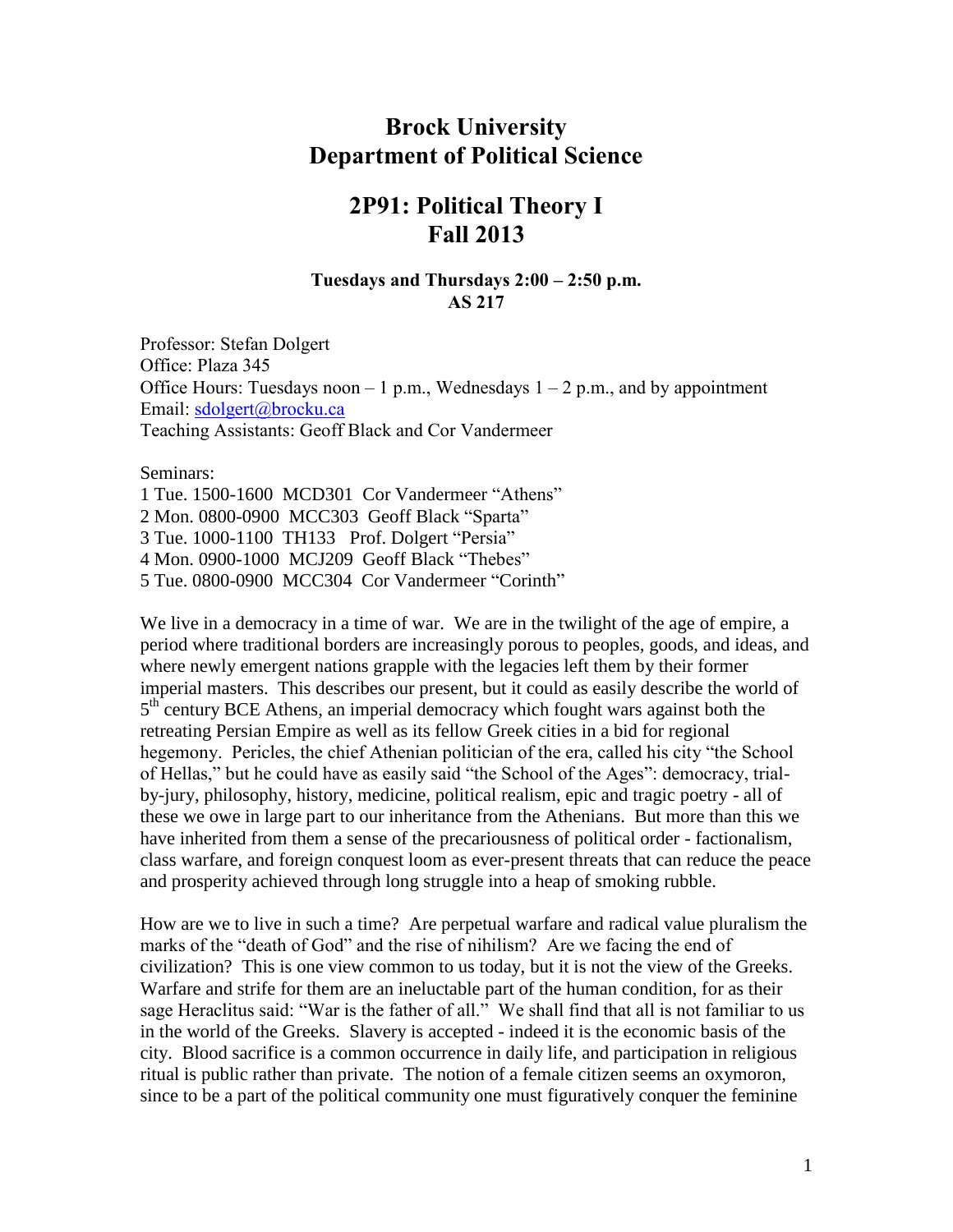in oneself and in the world. And prior to the Socratic revolution in philosophy there is no distinction between natural science and political philosophy - the order of the cosmos (a redundancy in Greek, since the word "cosmos" means "order") is co-terminal with the order of the political community, and the study of the first is sufficient to provide the answers for the second.

How then are we to approach the Greeks, given both their radical difference from us, as well as their status as the purported founders of the cultural heritage of "the West"? Are they too far away from us to be understood, or are they too close, too familiar for us to gain the necessary critical distance?

We will be asking primarily about the relationship between three terms in this course: virtue, democracy, and the Other. What exactly is virtue - is it limited to the four "cardinal" virtues of the Greeks (courage, wisdom, temperance, justice), or are there others values of ethical significance? And how should we understand the meaning of these terms? We shall see that what appears at first to be fairly simple - say, the definition of courage - is in fact the most obscure of all. We will also ask about the meaning of democracy, and whether there is a special virtue that goes along with it. Finally we will inquire about the relationship of virtue and democracy to the Other. How does our identity, attached to particular conceptions of virtue and the Good, define Otherness? Are certain kinds of Other created by our very idea of virtue, so that "the enemy" is not so much "out there" as it is in our heads? Wars, in particular, are fought against that which is Other to the political community, so in this time of open warfare it behoves us as democratic citizens to grapple with our notions of "us and them" to see if what appears true might instead be as phantasmal as the shadows in Plato's Cave.

Among the other questions that we will address: What is justice? How can it be known and pursued? How is political power generated and exercised? What are the social and ethical prerequisites and consequences of democracy? Must the freedom or fulfillment of some people require the subordination of others? Does freedom require leading (or avoiding) a political life? What does it mean to be "philosophical" or to think "theoretically" about politics? Are epic poems (like the *Iliad*) and the tragedies and comedies of Athens (like the *Oresteia* and *Ecclesiazusae*) also "philosophy"? How is Greek poetry and theatre linked with political thought? Does democracy require tragedy, in a sense, in order to be self-reflective? Finally, we will ask how our contemporary view of politics looks when refracted through the Greek experience of the political - do we understand what we do aright, or are there untapped possibilities to politics that our common sense has overlooked?

We are heirs to the Greeks but also alien to them, and our efforts to "do our thinking for ourselves" will take account of the questions they force us to ask ourselves, without being wedded to the answers that they provide. They do not give us timeless answers because they possess purportedly ageless wisdom, but in using them as interlocutors we gain a valuable resource for self-understanding. For while they too are Other to us, it may be that a political philosophy (and by being in this class you are all junior philosophers) that seeks self-knowledge has the most to gain from a journey through the Other.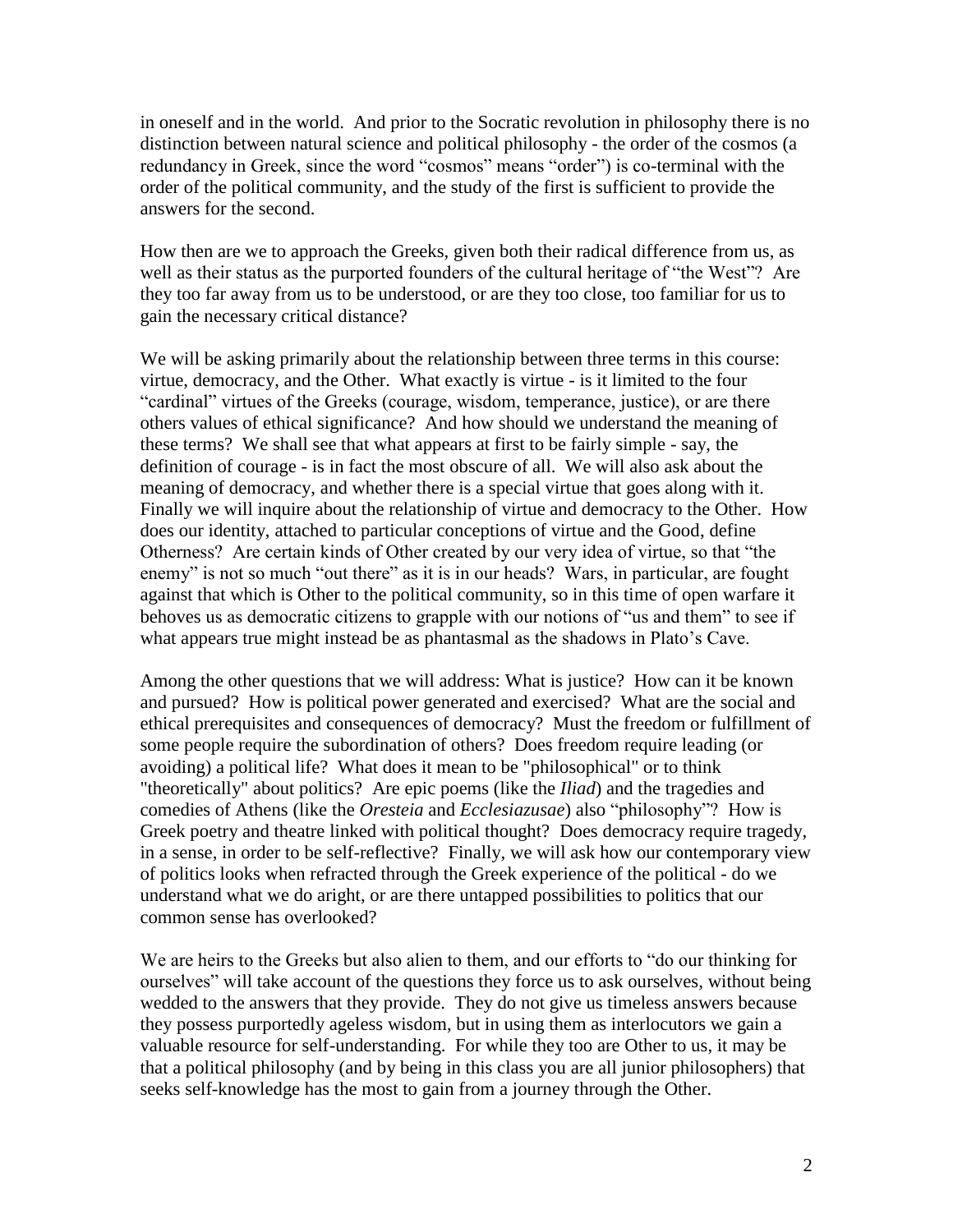# **Books**:

1) Homer, *Iliad, ed.* Stanley Lombardo, Hackett Publishing, 978-0872203525 2) Aeschylus, *Oresteia,* tr. Ted Hughes 3) Thucydides, *On Justice, Power, and Human Nature*, ed. Paul Woodruff, Hackett Publishing, 978-0872201682 4) Euripides, *Trojan Women,* ed. Alan Shapiro and Peter Burian, Oxford University, 978- 0195179101 5) Plato, The *Republic,* ed. G. R. F. Ferrari, Cambridge University Press, 978- 0521484435 6) Aristotle, *Politics,* ed. C. D. C. Reeve, Hackett, 978-0872203884

7) Aristophanes, *Ecclesiazusae* (online): <https://bacchicstage.wordpress.com/aristophanes/women-in-parliament-2/>

8) Plato, *Apology* (online):<http://classics.mit.edu/Plato/apology.html>

# **Class Style:**

This class will be conducted as a mixture of lecture and discussion-intensive seminar. This course will also utilize a number of different methods in presenting the materials, including simulations, semi-formal debates, role-play, and short excerpts from contemporary films. Please come prepared to discuss the materials each day, and this means arguing about them in a thoughtful manner with your instructor and fellow classmates. These discussions should be respectful of others' views, but in no way does that suggest that we paper over our differences with others. We will learn from each other precisely to the extent that we can figure out exactly how much we disagree with one another.

# **Assignments:**

Seminar Participation: 20%

Reading Quizzes: 10% (Eleven quizzes, given in lecture. Quizzes will not be announced beforehand, and a missed quiz cannot be made up, though I will drop your lowest score. Midterm: 15% (Given in seminar, Week of October 8-10). The instructor will distribute questions in advance.

Paper: 25% (5 pages, due November 7 in class). The instructor will distribute topics in advance.

Discussion Posts (online in the Forum, via Sakai): 10% (10 postings total, 1% each) Final Exam: 20% (Date to be determined)

# *Reading Quizzes:*

I believe it is a reasonable expectation that you complete all the readings before we go over them. This will not only help you to understand the class material, it will facilitate class discussions. To this end, I will give 11 reading quizzes throughout the semester and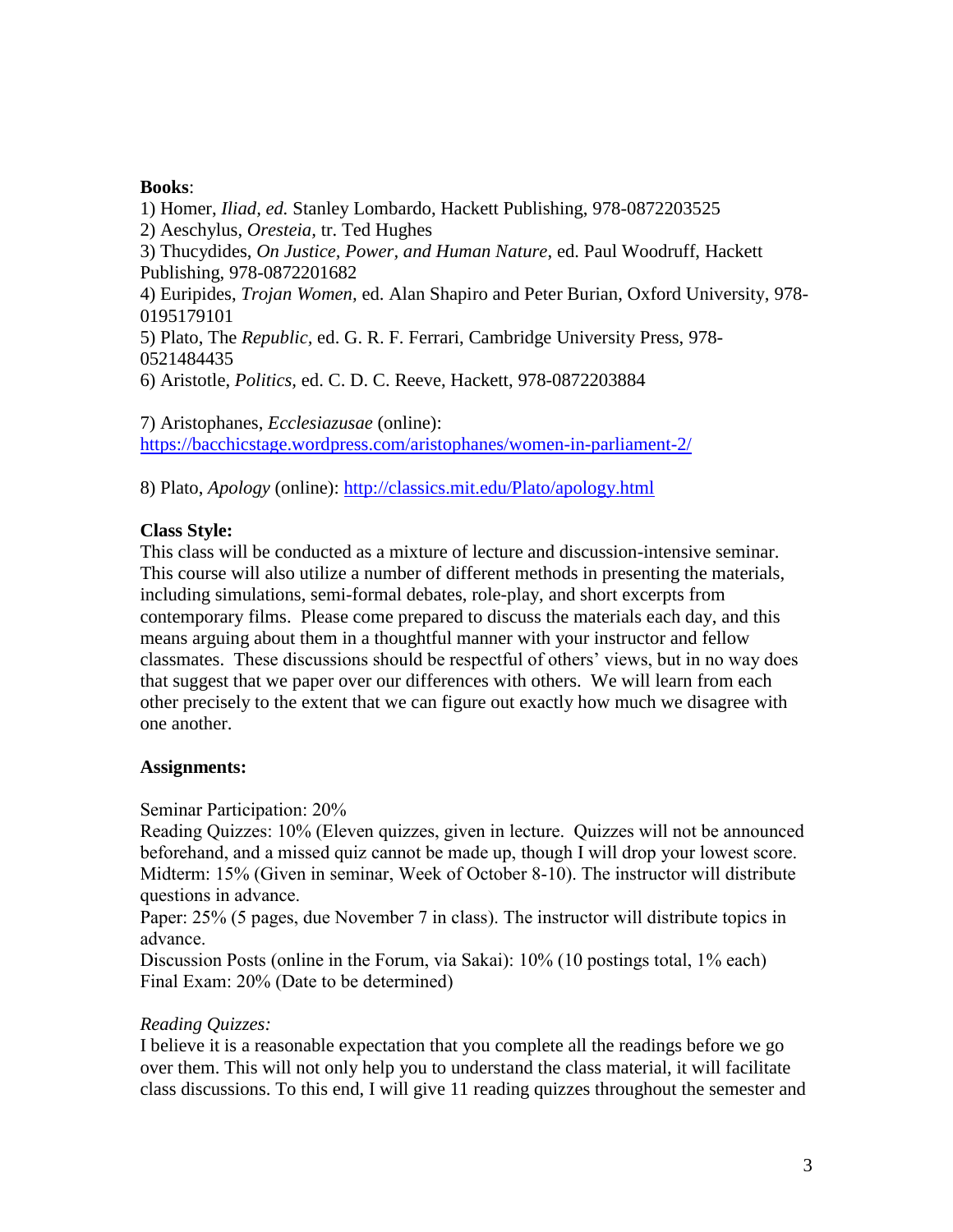count your ten highest scores toward your grade. These quizzes will consist primarily of multiple-choice questions, though they may include very short open-ended questions. I will not announce these quizzes beforehand. Since I drop your lowest score, I will not allow make-up quizzes. Also please note that your fellow students will grade quizzes in class.

In addition, each seminar has been assigned the name of one of the ancient city-states or empires that fought in the Persian Wars and the Peloponnesian War (see p. 1). Each seminar's average quiz grade will be computed throughout the semester, and each student in the seminar with the highest average at the end of the term will receive a 1% bonus added to his or her total course grade. One or more quizzes will be conducted in seminar, and you will be given key points about your particularly city/empire that you will need to know for that special quiz. Don't dishonour your city!

# *Discussion Postings:*

Prior to each week of class BEGINNING WITH WEEK TWO, each student is required to post one item to the Forum section of Sakai by Noon on Monday of that week. THERE IS NO POSTING DUE IN WEEK TWELVE. This posting is to be approximately 50-100 words. The grade will be based on whether the posting meets these requirements – it will not be graded for content, though postings that are clearly not related to the week's readings, or that demonstrate a lack of acquaintance with the readings, will not be counted.

Each posting should address a question to the text, or to one of the other student's postings for that week. They can take many forms, and the following are just a few examples: 1) puzzle through what the author means… e.g. "Author X seems to state that Z is the case, but I cannot understand how this argument works, since the Author also says Y. One way to resolve this seeming dilemma is to include B in the argument, which removes the contradiction; 2) argue with the author… "Author M states X and Y, both of which result in a argument that is immoral (state why) and threatens democratic legitimacy (state why). Author M's position is of no use to us in crafting a theory of justice; 3) "Student U has posted that Author P is wrong because of K. While I agree that K is a problem, Student U does not take into account Author P's argument J, which answers the contradictions raised by Student U." Hopefully these dreary examples will give you an idea of the flavour of the postings, but please do make your commentary livelier than what I have just written above! I expect that these postings will facilitate class discussions by placing a number of issues on the table well before the actual class session, and I will likely be responding to some of the issues raised in my lectures/group projects for the week.

# **Deadline to Withdraw is Wednesday, November 6**

Last date for withdrawal without academic penalty and last day to change from credit to audit status for duration 2 courses without academic penalty.

# **Academic Integrity:**

In this course we aim to conduct ourselves as a community of scholars, recognizing that academic study is both an intellectual and ethical enterprise. You are encouraged to build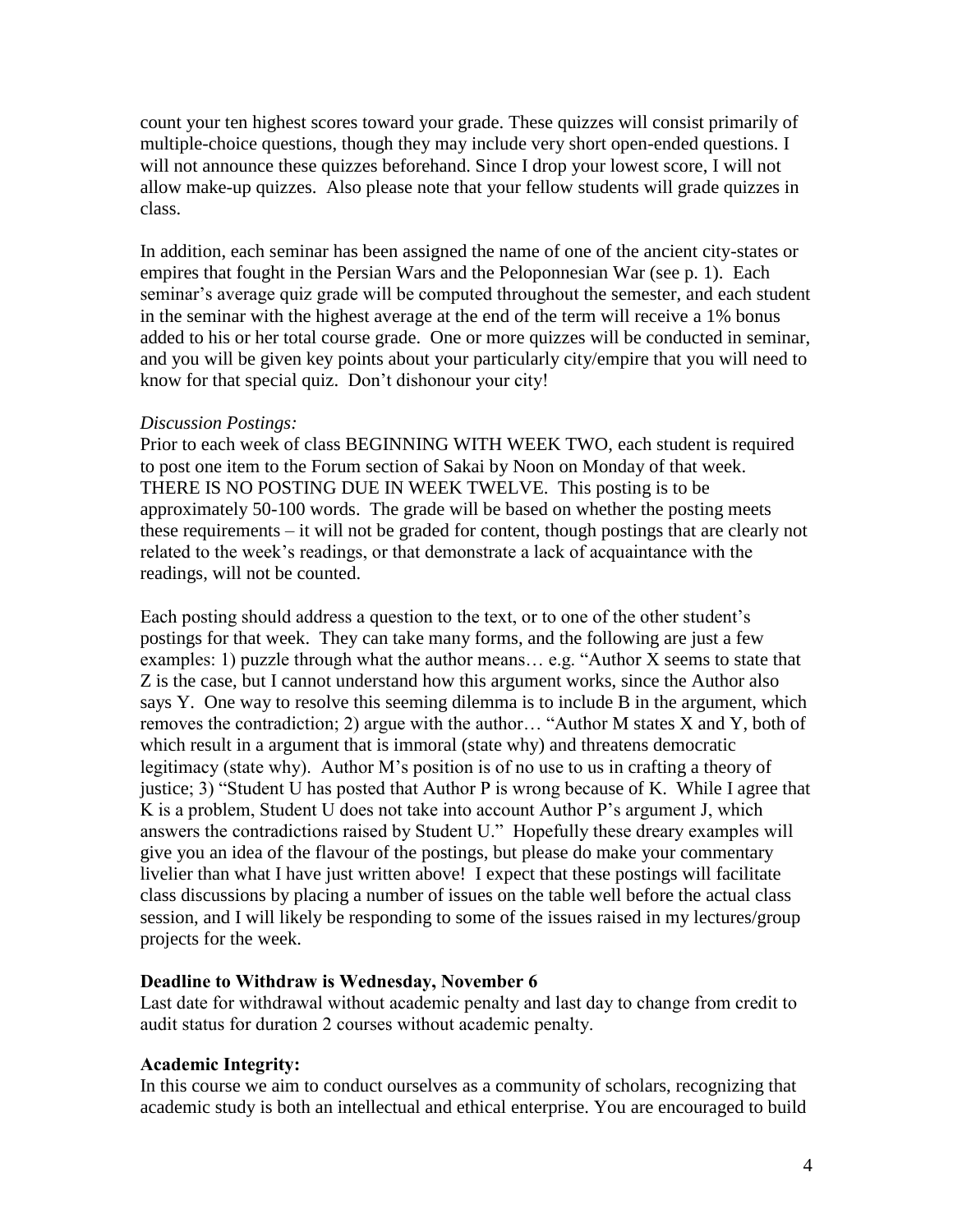on the ideas and texts of others; that is a vital part of academic life. You are also obligated to document every occasion when you use another's ideas, language, or syntax. You are encouraged to study together, discuss readings outside of class, and share your drafts during peer review and outside of class. In this course, those activities are well within the bounds of academic honesty. However, when you *use* another's ideas or language—whether through direct quotation, summary, or paraphrase—you must formally acknowledge that debt by signalling it with a standard form of academic citation.

# **Turnitin.com**

Written assignments may be submitted through turnitin.com, at the instructor's discretion. The instructor will supply links and password at the time of the assignment.

#### **Students With Disabilities:**

As part of Brock University's commitment to a respectful work and learning environment, the University will make every reasonable effort to accommodate all members of the university community with disabilities. If you require academic accommodations related to a documented disability to participate in this course, you are encouraged to contact Services for Students with Disabilities in the Student Development Centre  $(4<sup>th</sup>$  Floor, Schmon Tower, ex. 3240). You are also encouraged to discuss any accommodations with the instructor well in advance of due dates and scheduled assessments.

# **Schedule:**

#### WEEK ONE:

#### September 5: Introductions

Questions: What does Heraclitus mean by "War is the father of all"? Is this a defense of militarism? Does this legitimate any kind of violence? Why do the "best" seek immortal glory? Why does he criticize Homer? Is he an elitist? A democrat? Are these statements "philosophy"?

#### WEEK TWO:

September 10: Homer, *Iliad*, 1-35

September 12: Homer, *Iliad,* 83-127

Questions: What is this story about? Is there a Homeric "theory of justice"? What is virtue in the *Iliad*? Does the poem have a single hero? What role do the gods play in the narrative, and in Homer's moral psychology? What function is served by the frequency of similes that portray the characters as wild animals or forces of nature? Are these men free? Are they courageous? What role does gender play in this world? What do you make of the opposition between words and deeds? Is there a latent justification for democracy within the text? What kind of young men and women would we raise with this epic used as the primary text of character education? Homer is frequently cited as one of the originators of "the West" - what does this mean? What is the nature of the quarrel between Achilles and Agamemnon? What does it mean to be "best of the Greeks"?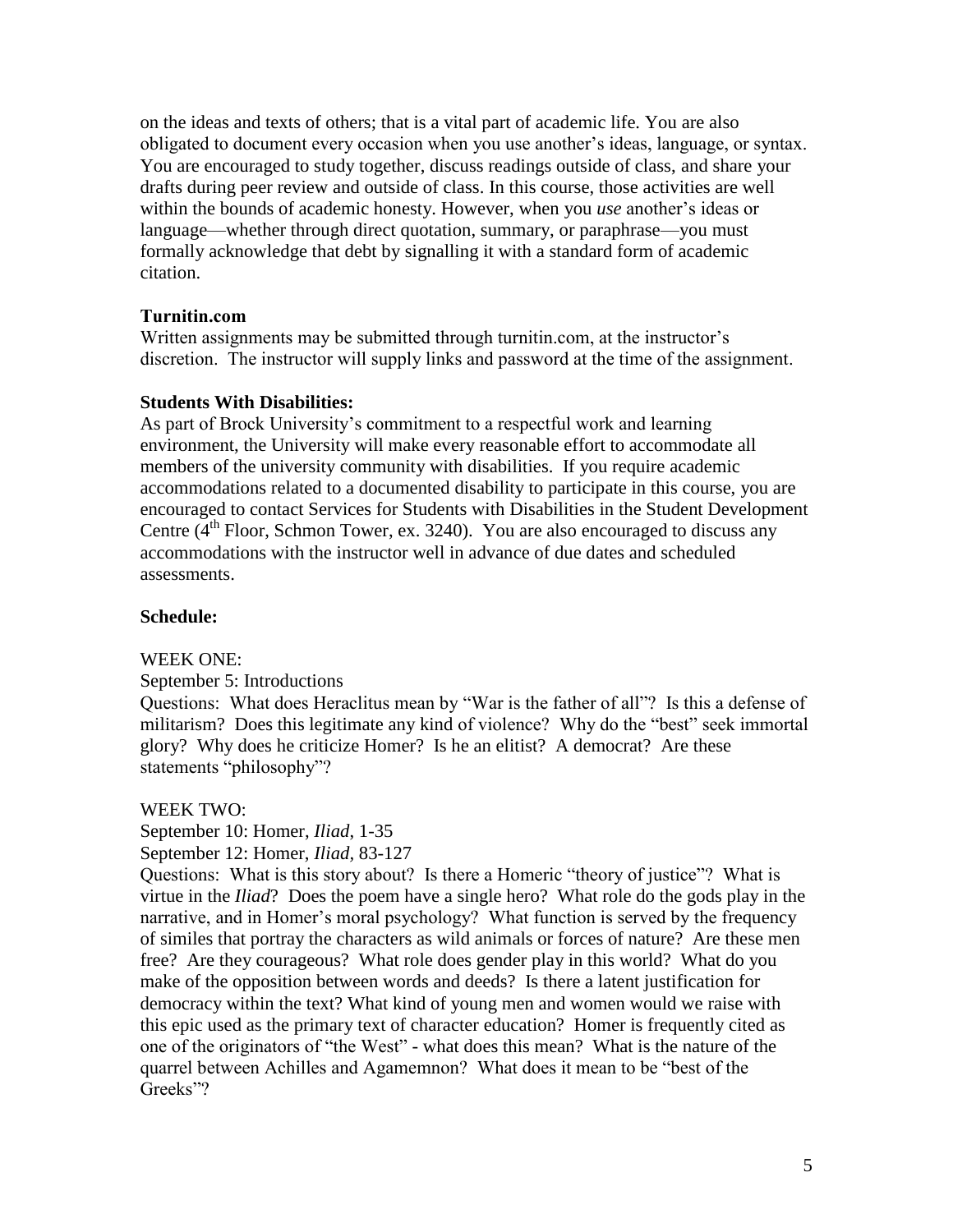#### WEEK THREE

September 17: Homer, *Iliad,* 128-179; 233-234 September 19: Homer, *Iliad,* 305-354

Questions: Does Achilles' challenge to the heroic conventions of his culture represent the beginnings of a new ethic, or the boundary beyond which Homer's Greeks cannot imagine? What are the real options available to Achilles? What is the point of the discussion between Glaucus and Sarpedon? Is Achilles at fault for what happens to Patroclus?

#### WEEK FOUR:

September 24: Homer, *Iliad,* 355-439 September 26: Homer, *Iliad*, 440-492

Questions: What happens to Achilles in the encounter with Hector? Should there be some other way of resolving their conflict? What does Homer's portrayal of Andromache do for our view of the narrative? What is the function of the funeral games of Patroclus? What does Homer show us about the (proper?) resolution of conflict? Is there anything remarkable about Achilles sacrificing the twelve Trojan boys? What do the gods' reactions tell us about Achilles? What is the significance of the meeting between Priam and Achilles? Why does the poem end as it does? Whose side is Homer on?

#### WEEK FIVE:

October 1: Aeschylus, *Oresteia*: *Agamemnon*

October 3: Aeschylus, *Oresteia: Libation Bearers (Choephoroi) + Eumenides* Questions: What is the *Oresteia* about? Does it have a hero? What is the relationship between the polis and the Homeric world? How sympathetic a figure is Clytemnestra? Is Agamemnon murdered or rightfully executed? What do you make of the transformation of the Furies? Is Athena's triumph a satisfying (just?) one? What role does gender play in the trilogy? Is this a patriarchal text plain and simple, or is there a way that the tragedy presents a more textured reconciliation of the masculine and feminine? What does this tell us about the place of juries, and more broadly juridical justice, in the political arena?

#### WEEK SIX:

October 8: Thucydides, *On Justice, Power, and Human Nature*, 1-38 October 10: Thucydides, *On Justice, Power, and Human Nature*, 39-88 Questions: What is the point of the "archaeology" section? What does Thucydides mean when he states that his history is "a possession for all time"? How are the Athenian and Spartan characters contrasted, and isn't such a "cultural" reading of international politics something that we would look down upon if proffered today? What function do the speeches serve in the narrative? What can we say of the speeches and character of Pericles, and is Thucydides making a larger point by juxtaposing the Funeral Oration with his narration of the Plague in Athens? Whose argument do you find more convincing in the Mytilenian Debate - Cleon or Diodotus?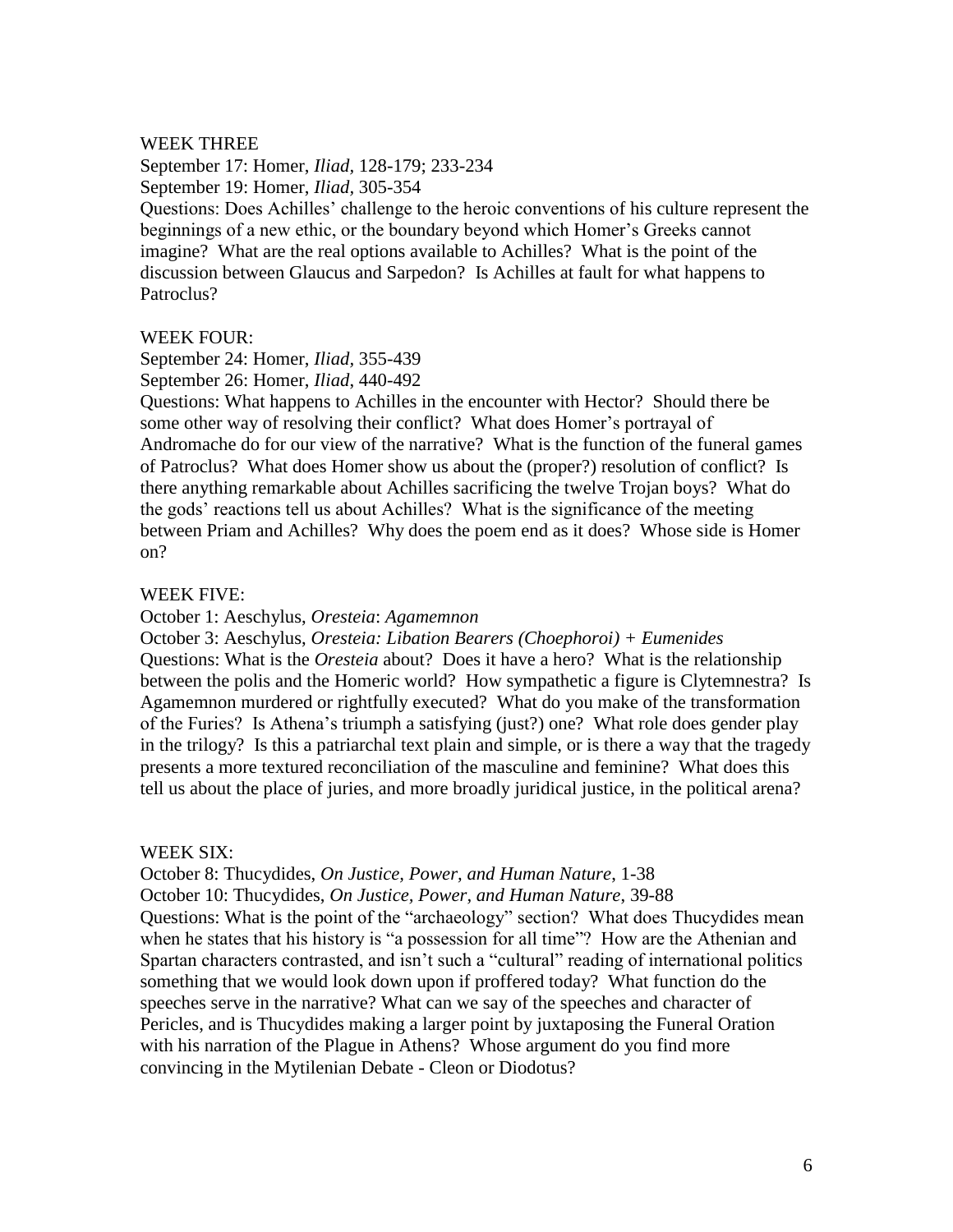# October 15-17: NO CLASS - THANKSGIVING/FALL BREAK

# WEEK SEVEN:

October 22: Thucydides, *On Justice, Power, and Human Nature*, 89-154 Questions: Is Thucydides a realist, given the doctrines we see espoused in the Melian Dialogue? How sympathetic are you to the Melians' arguments? How do the invasion of Melos and the Sicilian Expedition fit together? Could Athens have avoided her fate, given the "cultural" reading of politics that Thucydides seems to endorse? What of latter day empires - what are the lessons to be drawn for war and peace from Thucydides? What is Thucydides writing - causal analysis, diplomatic history, tragedy - or something else entirely?

October 24: Euripides, *Trojan Women*, 31-78

Questions: What kind of commentary is Euripides making on the affair at Melos? Is writing such a play in the middle of a war a kind of political treason? What does Euripides show us about the condition of Greek women? Is he a proto-feminist?

# WEEK EIGHT:

October 29: Aristophanes, *Ecclesiazusae*, entire

Questions: What does Aristophanes think about the role of women in politics? Is he recommending that they gain political rights? What large purposes do comedy and satire serve in a democracy? Do they reinforce the status quo, or can they be resources for those critical of the ruling order? Can comedy be revolutionary? Is Aristophanes a proto-feminist? What do we make of a democracy at war that sponsors, at public expense, artists like Aristophanes?

October 31: Plato, *Apology* (online):<http://classics.mit.edu/Plato/apology.html> Questions: Who are Socrates's accusers? What is Socrates's mission? Is he the wisest of the Athenians? Why is he convicted and executed? Should he have been?

# WEEK NINE:

November 5: Plato, *Republic,* 1-36 November 7: Plato, *Republic,* 37-110

Questions: Why does Socrates begin the *Republic* in the Piraeus? What is the relationship between democracy and force? Between democracy and ignorance? Are certain forms of knowledge more conducive to political life than others? Does Socrates persuade Thrasymachus? Why does Plato choose Glaucon and Adeimantus as Socrates' prime interlocutors? Do they give him a fair task by demanding that he defend justice without regard for the rewards it might bring? Why is a "noble lie" necessary to the new political order? Can this really be justified by Socrates' own philosophy? What kind of politics is based on such a falsehood?

# WEEK TEN:

November 12: Plato, *Republic,* 111-185

November 14: Plato, *Republic*, 186-219

Questions: Does it make sense to think of the self as a composite of the three parts that Socrates describes in the soul? How does this challenge contemporary psychological theories that criticize "repression"? Can psychic harmony ever be achieved? Is Socrates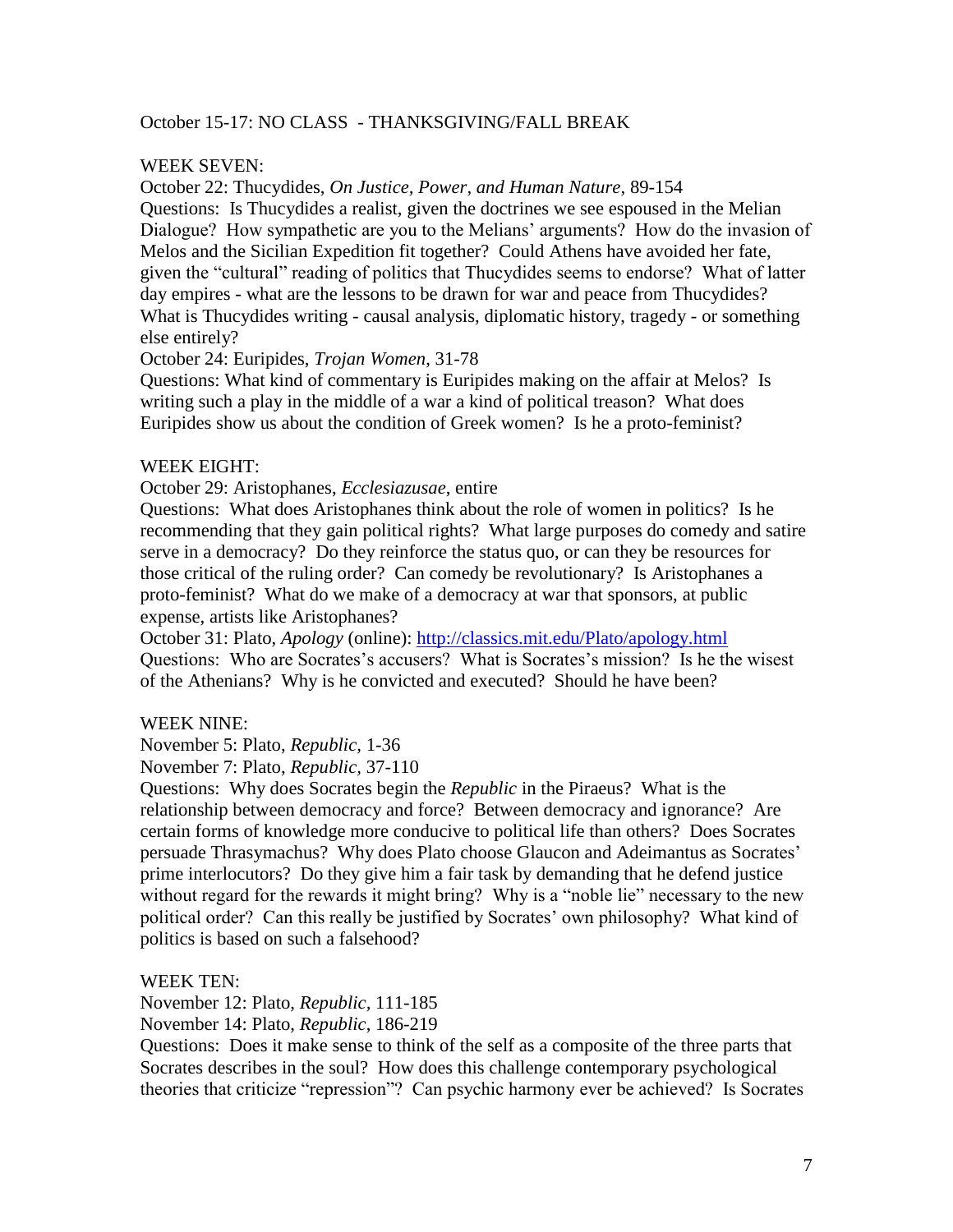giving a real defense of the equality of women in Book V, or is this, as Allan Bloom has argued, a gigantic practical joke? How does the training of the young philosopher resemble and differ from the education of the young Jedi, Luke Skywalker? What is the place of anger in both training regimens? How does the relationship between parts of the soul resemble the structure of the surrounding polis?

### WEEK ELEVEN:

November 19: Plato, *Republic,* 219-251

November 21: Plato, *Republic,* 252-312

Questions: How much can we regard Plato as a rationalist, given that his description of the Sun in Book VI is unable to provide us with much in the way of actual content? Is Plato really a mystic? What are the implications of the Cave analogy for politics? How would we know if we are the ones in the cave? Are there ways of limiting the hold of "the Cave" on us, if we think of this more as a metaphor for human ignorance than as a specific critique of a particular regime? Is there a good reason for choosing the red pill over the blue pill in *The Matrix*? Is Plato's theory of regime-change persuasive? What of his defense of the pleasure experienced by the Just Man - is this at all credible? What might make the argument more compelling? How does Plato link democracy with injustice and tyranny? How might we read the argument of the *Republic* differently, given that the text of the dialogue itself would seem to be prohibited by the overt political doctrine that Socrates defends?

#### WEEK TWELVE:

November 26: Aristotle, *Politics*, 1-64

November 28: Aristotle, *Politics* 65-133

Questions: What does Aristotle mean by saying that "the end" is what we should look to when trying to understand something? What is the significance of calling humans "political animals"? What is the relationship between politics and economics in the polis? How can Aristotle endorse slavery and yet also provide for freeing his slaves upon his death? Does Aristotle give a persuasive defense of private property against Plato's "communism"?

# TWELVE AND A HALF

December 3: Aristotle, *Politics* 134-174

Questions: How can a good citizen not be a good man? Why does Aristotle speak so favourably of kingship? Is Aristotle's class analysis a recipe for stability or an endorsement of perpetual factionalism and civil war? Why can't the poor rule a city? Is a true "polity" ever possible? What do you make of Aristotle's practical advice on how to avoid revolution? Do we live today in a democracy, oligarchy, or something else entirely? Does Aristotle give a convincing argument for democracy?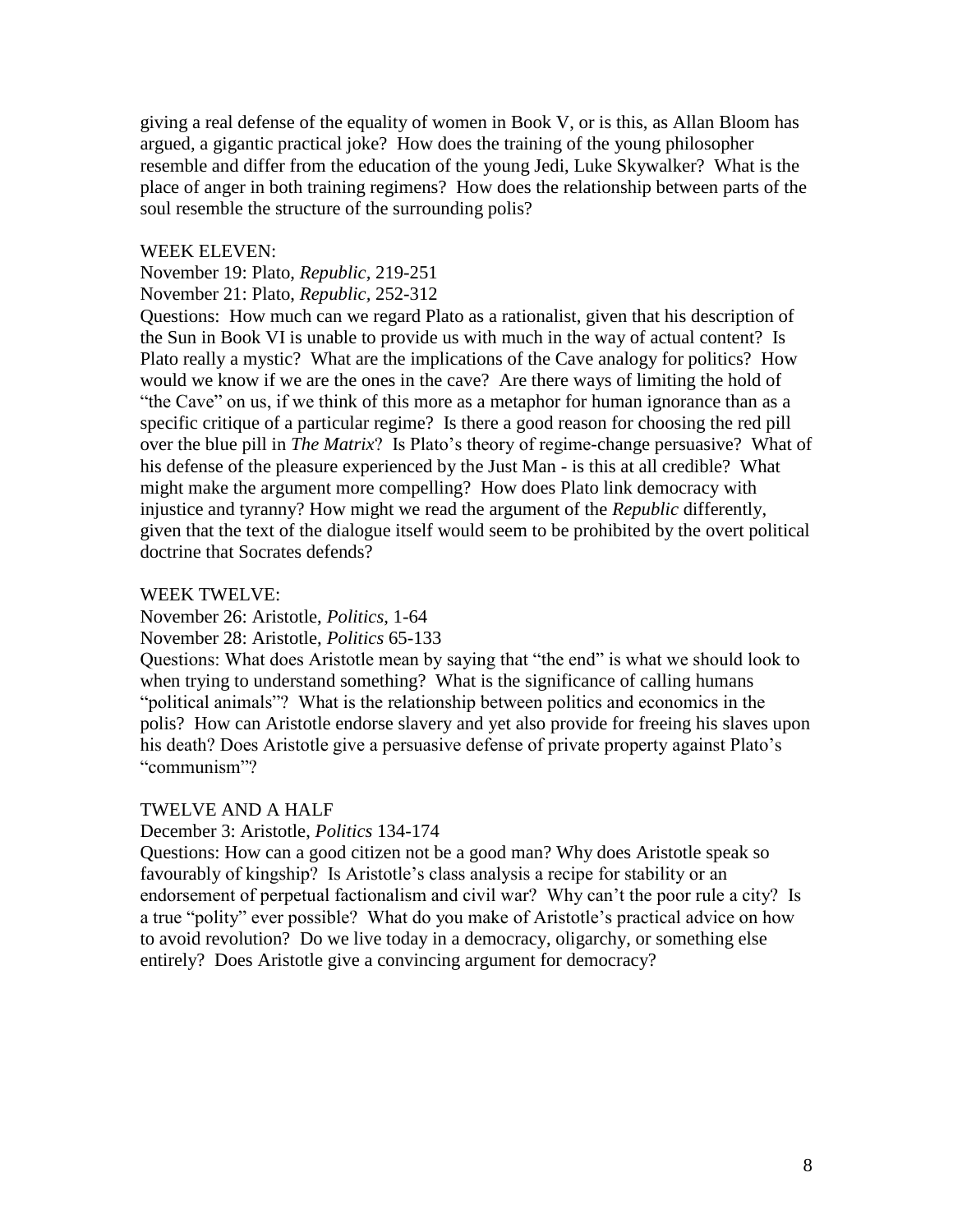# **DEPARTMENT OF POLITICAL SCIENCE STATEMENT ON ACADEMIC MISCONDUCT**

Because academic integrity is vital to the well-being of the university community, Brock University takes academic misconduct very seriously. Academic misconduct includes plagiarism, which involves presenting the words and ideas of another person as if they were your own, and other forms of cheating, such as using crib notes during a test or fabricating data for a lab assignment. The penalties for academic misconduct can be very severe. A grade of zero may be given for the assignment or even for the course, and a second offense may result in suspension from the University. Students are urged to read the section of the Brock University Undergraduate Calendar that pertains to academic misconduct. Students are also reminded that the Student Development Centre (Schmon Tower, Room 400) offers free workshops on writing and study skills and on avoiding plagiarism.

# *POLICY ON LATE ESSAYS*

The policy of the Department is that essays received by the instructor or deposited in the Political Science department Essay box after 4:00 p.m. or at a time designated by the instructor, of the date on which they were due will be penalized **two per cent** for each day late from Monday through Friday and **five per cent** for the period from Friday 4:00 p.m. to Monday 8:30 a.m., and that no paper will be accepted two weeks after the due date. \*\*\*\*\*\*\*\*\*

An essay is considered received when the **original** hard copy (printed-not disk) of the paper is in the hands of the instructor or in the box outside the Political Science Department's office. (ALL ESSAYS MUST INCLUDE A TITLE PAGE WITH THE FOLLOWING INFORMATION CLEARLY MARKED: STUDENT NUMBER, TA and INSTRUCTOR'S NAME, COURSE NAME and NUMBER).

Having an essay date-stamped by security, or the library, or anyone else does **not** constitute receipt of the essay by the Political Science Department. Instructors may require that essays be submitted electronically through turnitin.com. In this case, students must consult with the Instructor on what constitutes a late essay. \*\*\*\*\*\*\*\*\*

Instructors may establish more restrictive deadlines or more severe penalties in particular courses – check the course outline. Extensions of due dates are granted only in circumstances that are beyond the student's control, such as health problems that are supported by a medical certificate or other, clearly equivalent, situations. \*\*\*\*\*\*\*\*\*

Time management problems are not grounds for extensions. You are strongly urged to avoid these penalties by beginning to work on essays early in the term; by setting your own target dates for completion that are several days before the due date; and by carefully budgeting your time.

#### *POLICY ON RETURNING MARKED ESSAYS*

Marked essays will normally be returned during class meetings or at the final examination. Students who are not in class to receive their essays or do not receive them at the final examination can obtain them in two ways: